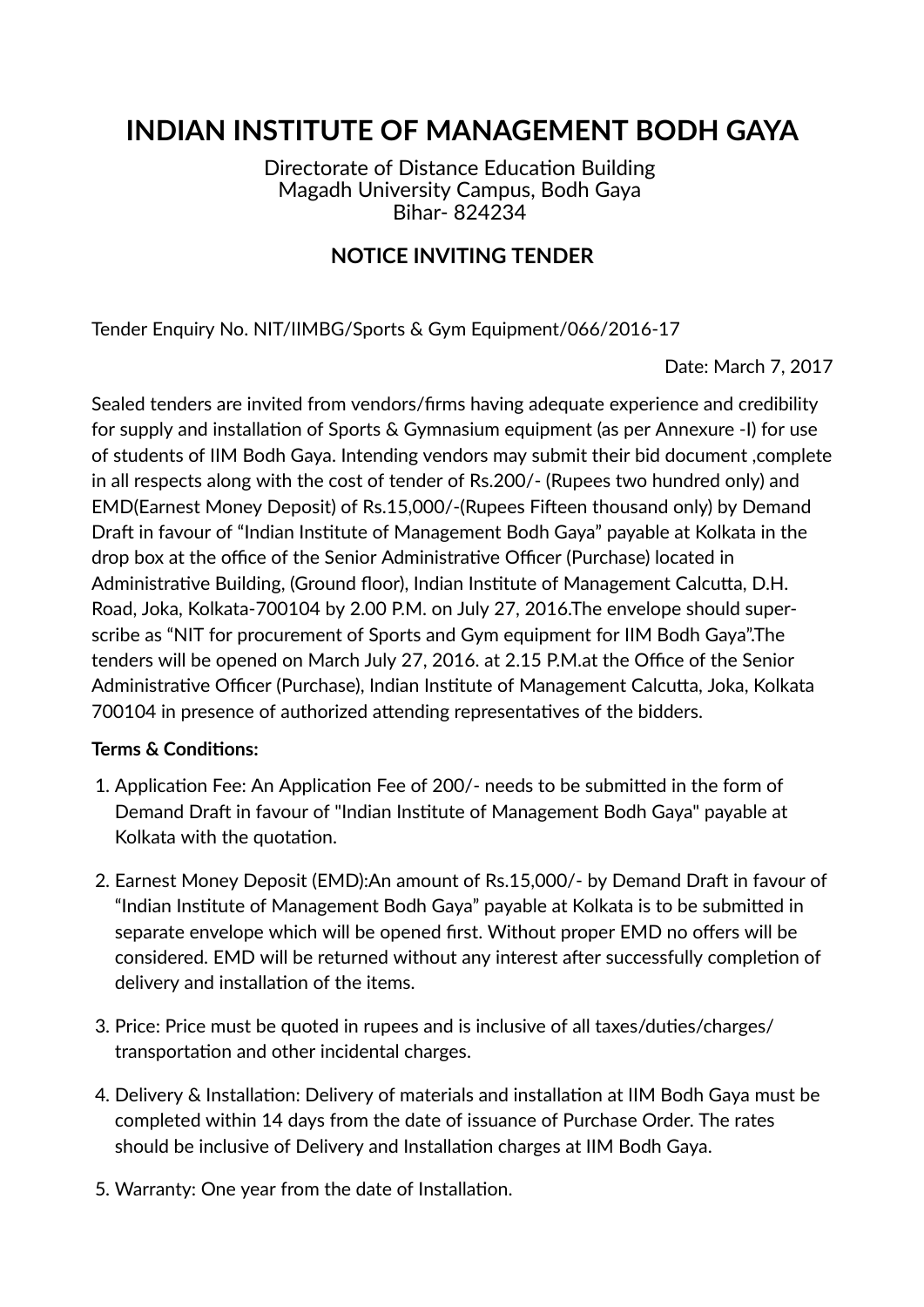- 6. Payment: Payment will be made after successfully completion of the work&satisfactory certificatefrom IIM Bodh Gaya.
- 7. L1 Vendor will be selected who's quoted value of all the items together will be the lowest.
- 8. Any re-type/over-writing, mistake in any calculation while quoting the item, the tender may not be accepted.
- 9. The Vendor should attach the copy of Trade License, PAN Card, and VAT registration certificate along with the sealed quotation.
- 10. Validity: The rates should be valid for three months from the date of opening of tender.
- 11. Risk Purchase: In case of supplier's failure to deliver the ordered item(s) as per stipulated time schedule, IIM Bodh Gaya reserves the right to cancel the order by serving notice instantly and in such case EMD deposited by the vendor will be forfeited in the credit of IIM Bodh Gaya and no claim will be entertained in this regard.
- 12. If future requirements arise, the selected Vendor has to supply the said item at the same quoted rate within March 31,2017.
- 13. Jurisdiction: The Courts of Calcutta alone will have the jurisdiction to try any matter, dispute or reference between the bidders and the Institute arising out of this purchase & delivery. It is specially agreed that no Court outside and other than Court in Kolkata shall have jurisdiction in the matter.
- 14. Institute reserves the right to accept/reject any or all tenders without assigning any reason thereof.

**Senior Administrative Officer (Purchase), IIM Calcutta**  $&$  **Convener-Purchase Committee, IIM Bodh Gaya** 

| SI<br>No | Description |  |  | $\mathsf{Quantity}(\mathsf{pc})$ Rate(Rs.) Amount(Rs.) |
|----------|-------------|--|--|--------------------------------------------------------|
|----------|-------------|--|--|--------------------------------------------------------|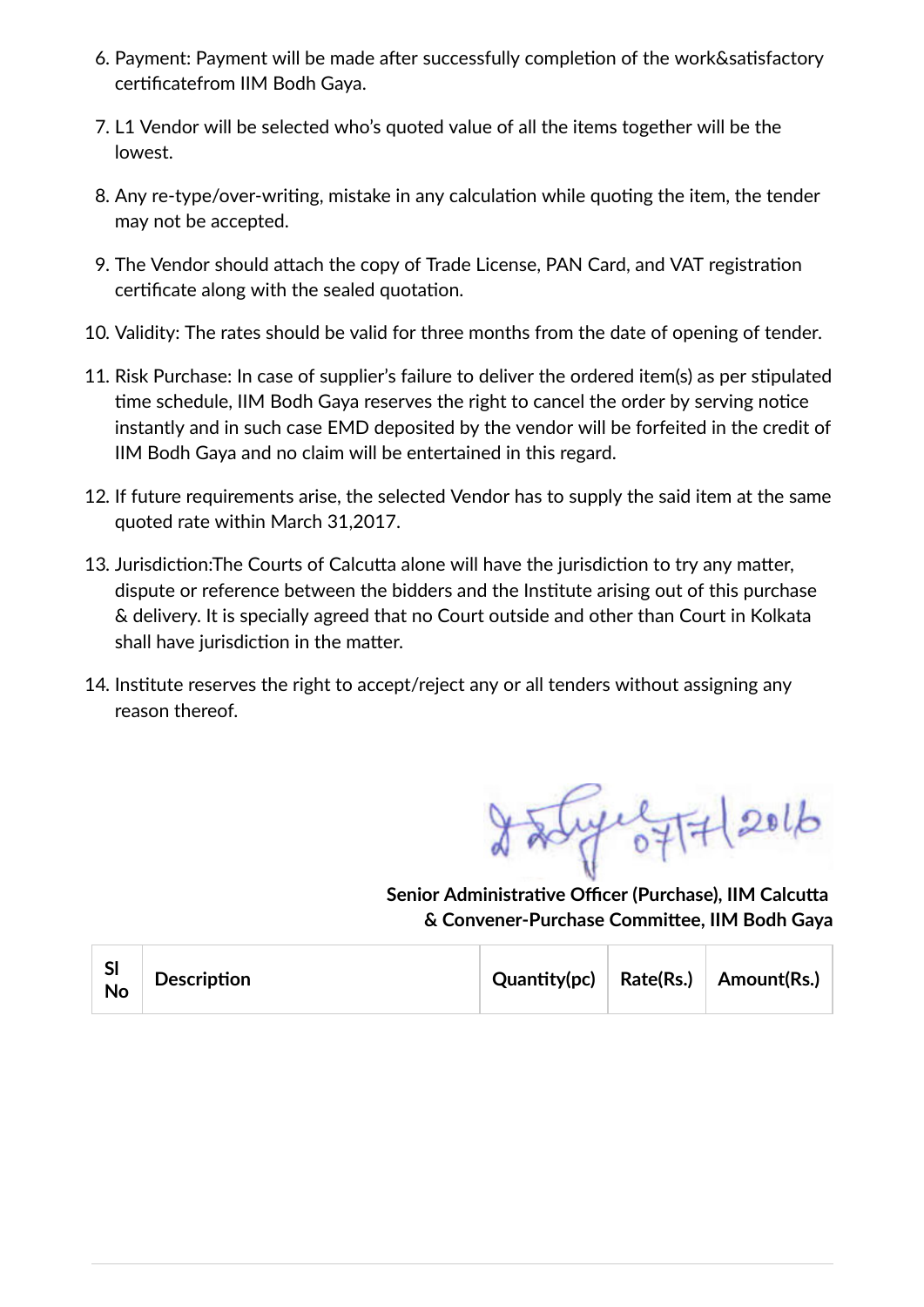| $\mathbf 1$    | <b>Physique UK Pro Motorized Treadmill</b><br>Motor: Power 6HP AC Motor<br>Speed: 1-20 km/h<br><b>Running Surface:</b><br>1530*560mm(22WX60L)<br>Incline: 0-20% Automatic<br>Frame: Commercial grade frame<br>structure with handle bar grip: HRC<br>Cushioning: Multi absorption cushion<br>Computer Console: LED Display of<br>speed, Distance, Time, Calories, Pulse,<br>Incline Level, Pulse, Bod Fat Target<br>programs, 18 Preset programs, Heart                                                                                                                                                                                     | $2$ (two) |  |
|----------------|---------------------------------------------------------------------------------------------------------------------------------------------------------------------------------------------------------------------------------------------------------------------------------------------------------------------------------------------------------------------------------------------------------------------------------------------------------------------------------------------------------------------------------------------------------------------------------------------------------------------------------------------|-----------|--|
|                | Rate Control Program, 4 User<br>Programs & Body Fat                                                                                                                                                                                                                                                                                                                                                                                                                                                                                                                                                                                         |           |  |
| $\overline{2}$ | <b>Physique UK Elliptical Cross Trainer</b><br>Frame: Commercial grade frame<br>structure<br>Console: Programmable LED Console<br>with dot matrix display<br>Programs: Quick start, Manual<br>Program, 4 Preset Programs & 4 Heart<br><b>Rate Control Programs</b><br>Readouts: Time, RPM, Distance,<br>Pulse, Calories, Level, Watts & Mets<br>Pulse-sensor-Hand grip pulse sensor.<br>Wireless receiver included. Chest Belt<br>Optional<br>Resistance system - Generator, 16<br>; levels, Max Watts - 250 Flywheel-<br>Front Drive, 242mm (14.5 kg)<br>Transmission Ratio - 1:10:3<br>Stride Length - 20"<br>User Weight Limit - 140 kgs | $1$ (one) |  |
| 3              | <b>SPIN Bike TR</b><br>Display feedback: Speed, time,<br>Distance, Pulse, Calories burned,<br>Incline and Body Fat<br>Display type: Single Window LCD<br>display<br>Flywheel Weight: 13 kg<br>Resistance Setting: 10 kg<br>Height Setting: 10 levels<br>Resistance Adjustment: Manual knob<br>control<br>Seat Width: 11 <sup>*</sup> 6 inches                                                                                                                                                                                                                                                                                               | $1$ (one) |  |